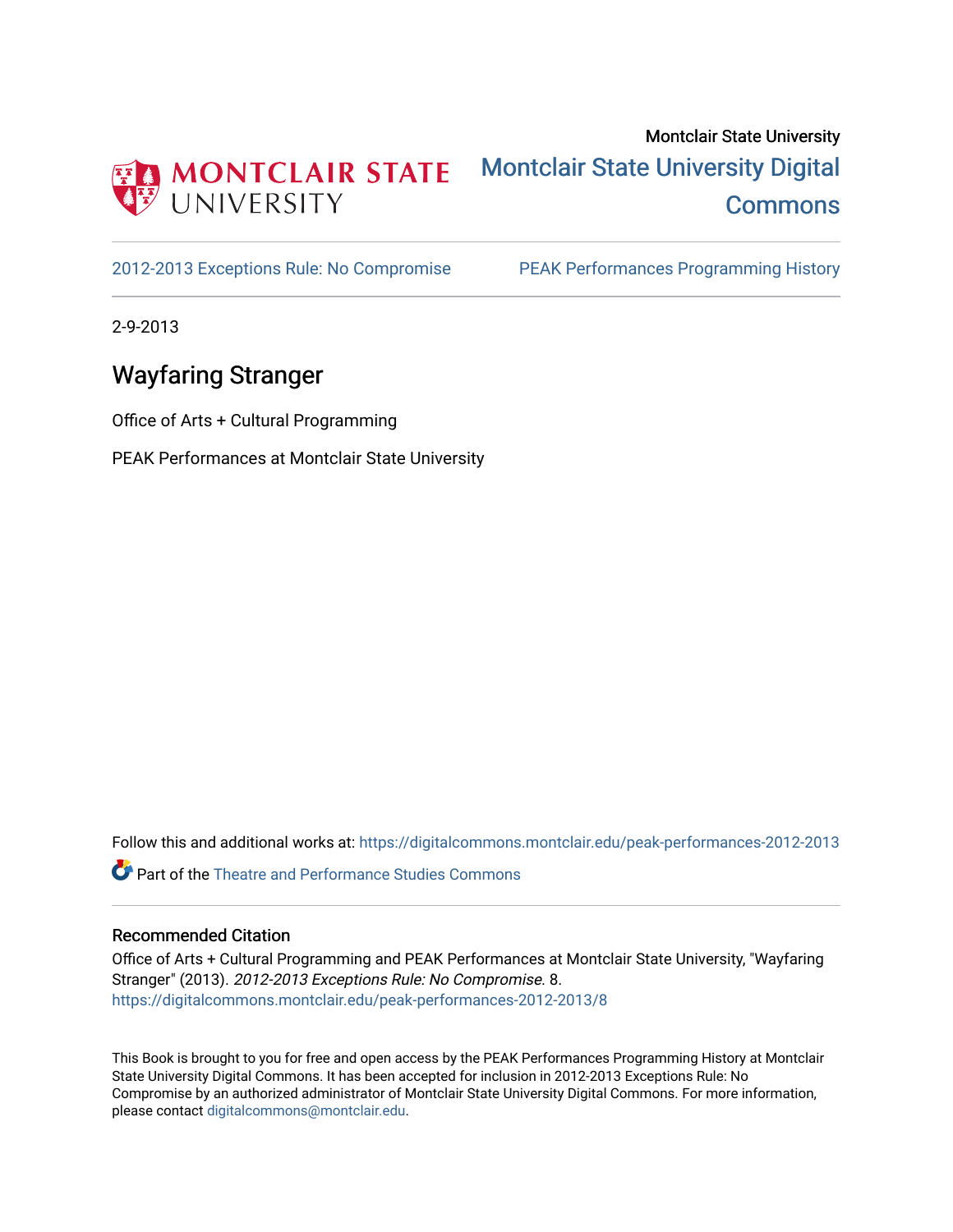# **ABOUT THE ARTISTS**

#### **Lionheart**

Lionheart is one of America's leading ensembles in vocal chamber music. Acclaimed for its "smoothly blended and impeccably balanced sound" (Allan Kozinn, *The NewYork Times*), Lionheart gives voice to medieval, Renaissance, and new-music repertoires in concert, on radio, and in recordings.Touring extensively throughout the US and Europe, Lionheart has collaborated with other artists, including Steve Reich and Anonymous 4, and premiered new works by composers Julia Wolfe, Marc-André Dalbavie, and Ingram Marshall. In 2009 the Cantaloupe label released composer Phil Kline's *John the Revelator*, commissioned byWNYC Radio for Lionheart with the string quartet ETHEL. Lionheart performs live regularly in and around the NewYork City area, including its tradition of holiday concerts at the Metropolitan Museum of Art at the Cloisters. Other performances include appearances at Carnegie Hall's Zankel Hall, the Folger Library and Kennedy Center inWashington, DC, the Getty Museum, the Aspen Music Festival, the Bang on a Can Festival, Music Before 1800, Boston Early Music Festival, NewYork Guitar Festival, the Krannert Center at the University of Illinois, and Carolina Performing Arts Center. In March 2012 Lionheart presented the world premiere of *Psalmbook* as part of Stanford University's Lively Arts series, written for them and the American Contemporary Music Ensemble by renowned composer

Ingram Marshall.

For its recording on Koch International Classics, *El Siglo de Oro,* Lionheart was hailed by Early Music America for their "rich, true tones and flawlessly blended harmonies…their superb articulation and impeccable sense of rhythm."The ensemble's additional recordings—*Palestrina: Soul of Rome,Tydings Trew* (Koch International Classics), *My Fayre Ladye:Tudor Songs and Chant,* and *Paris 1200: Chant and Polyphony from 12th Century France* (Nimbus)—have garnered similar critical praise. Lionheart can also be heard on Sony Music's CD companion to *A History ofWestern Music* and on *Christmas Around theWorld II*, a collection of favorites from NPR's *Performance Today*. In addition to *PerformanceToday* and

WNYC, Lionheart has been featured on *Radio France,* PRI's *Harmonia*, andWGBH. Lionheart's new recording *Laude: Joy and Mystery*, created in close association with the Getty Museum for its current exhibition *Florence at the Dawn of the Renaissance: Painting and Illumination 1300–1350*, will be released by eOne Music in early 2013.

### **American Contemporary Music Ensemble (ACME)**

"The tape part existed independently as a composition created in 1981 as an accompaniment to a performance art event. The collage of sounds from the maritime areas of San Francisco—mostly foghorns, but sea birds and other ambient sounds are heard as well—were wedded with vocal laments and sounds of the gambuh (Balinese flute). In that form the tape piece, known simply as *Fog*, served me well as an adjunct to a live electronic work called *Gradual Requiem*.When I added the brass parts in 1982, I troped the music in the medieval sense of adding a new layer. Now it is twice troped."

Led by artistic director and cellist Clarice Jensen,ACME is dedicated to the outstanding performance of masterworks from the 20th and 21st centuries.The ensemble presents cutting-edge literature by living composers alongside the "classics" of the contemporary. ACME's dedication to new music extends across genres and has earned it a reputation among both classical and rock crowds. *Time Out NewYork* calls the group "one of NewYork's brightest new music indie-bands," and *The New YorkTimes* has describedACME's performances as "vital," "brilliant," and "electrifying."ACME has performed at Carnegie Hall, Brooklyn Academy of Music,The Kitchen, Le Poisson Rouge, Whitney Museum,Guggenheim, Columbia's MillerTheatre,AllTomorrow's Parties in the UK, and Stanford LivelyArts in California, among many others.

ACME's instrumentation is flexible and includes some of NewYork's most sought-after, engaging musicians. Since its first concert season in 2004, the ensemble has performed works by John Adams, Louis Andriessen, Gavin Bryars, Caleb Burhans, John Cage, Elliott Carter, George Crumb, Jacob Druckman, Jefferson Friedman, Philip Glass, Charles Ives, Olivier Messiaen, Nico Muhly, Michael Nyman, Steve Reich, Terry Riley, Frederic Rzewski,Arnold Schoenberg, Kevin Volans, Charles Wuorinen, Iannis Xenakis, and more.

ACME was founded by cellist Clarice Jensen, conductor Donato Cabrera, and publicist Christina Jensen and has received support from The Aaron Copland Fund for Music, the Cary New Music Performance Fund, and the Greenwall Foundation. www.acmemusic.org.

In *Psalmbook* (2012)—which features Lionheart andACME performing together—Ingram Marshall used an earlyAmerican version of the book of Psalms as inspiration for a musical meditation as inner dialogue with the Divine. Throughout this six**-**section work,Marshall uses canonic motifs and instrumental color in varying lengths and sequences that are contemplative and contemporary, yet often suggest the 17th and 18th centuries. Marshall relates:

> Lionheart andACME are managed by Bernstein Arts, Inc., www.bernsarts.com.

### **PROGRAM NOTES**

"A vigorous culture…elaborates [on] several orders of conventionality, superimposing and interweaving them, and juxtaposing several dimensions of meaning."

> —from *Culture,Thought, and Social Action* by Stanley JeyarajaTambiah

In this version of *Wayfaring Stranger,* Lionheart and ACME perform works with a variety of structures and compositional strategies from several eras. By uniting these exceptional pieces it is our desire to consider and appreciate the multiple resonances and perspectives that may become evident by their being joined. *Wayfaring Stranger* is a 19thcentury American folk song sung in three separate *a cappella* configurations over the course of our presentation.

Ingram Marshall's *FogTropes II* is an ambient soundscape scored here for string quartet and pre**-**recorded sounds.The piece suggests observing or moving through the tension, beauty, and mystery of unclear terrain. As Marshall notes:

"*FogTropes* was, at first, written for brass sextet and tape.The idea of a version for strings and tape (the tape part is identical to the original) is predicated on a supposition that the prerecorded sounds and the live sounds would be of contrasting natures.

Rejoice, O virgin Mary, thou alone has destroyed all heresies who didst believe the words of theArchangel Gabriel.Whilst a virgin thou didst bring forth God and man: and after childbirth thou didst remain a pure virgin.

We know that the Archangel Gabriel, by divine agency announced unto you.We believe that thou conceived in thy womb by the Holy Spirit. May the wretched liar who said that Christ was born of Joseph's seed be confounded.

*Gaude Maria virgo*, often attributed to the composer Perotin, is an example of one of the earliest pieces of notated vocal polyphony accumulated at Notre Dame Cathedral in Paris around the 12th century.The musical source material of this work, a chant melody (or cantus), is stretched out into long tones. Around this extended melody are faster, more rhythmic note patterns, groupings, exchanges, and mirrorings.The rhythmical motifs were likely influenced by the metric modes of classical Greek and Latin poetry.The original text has been elaborated on or troped too, but is present only in the monophonic sections of the piece.

Fourteenth-century poet Guillaume de Machaut could be considered as a multimedia composer. Many of his works combine poetic texts and music with visual art.*De toutes flours* contains a rich palette of homophonic vocal colorings and

voice crossings that exemplify this still contemporary**-**sounding composer's work. *Dame, a vous sans retollir* typifies French dance music of the 14th century.

Though he lived more than 200 years after Machaut, Spanish court composer Francisco Guerrero's harmonic language will sound more familiar to contemporary listeners.*Ojos claros,* serenos is direct, transparent, and playfully solemn. Contrastingly, in Venice during the same Renaissance period, Cipriano de Rore's *Calami sonum ferentes* is a prime example of the stark chromaticism, sudden modulations, and idiosyncratic sensitivity to subtleties in the text that characterize his trend**-**setting work. *Sanctus* is part of *John the Revelator,*American Phil Kline's setting of the mass ordinary (2009). Kline's influences are eclectic—from the harmonic complexities of Olivier Messiaen andWilliam Byrd to the vocal stylings of BrianWilson and Oum Khalsoum. Laura Nyro was a 20thcentury commercial poet-songwriter whose experiences of folk and doo**-**wop music from growing up in NewYork City markedly influenced her work. *AndWhen I Die* is joined with the *Dies irae,* a liturgical hymn from the mass for the dead, arranged in medieval organum style.

"The *Bay Psalm Book,* published in Boston in 1698, was the first printed music in North America.Although the actual tunes date from earlier sources, the nature of the psalm tunes is such that they are reflective of the simple, straightforward, undecorated approach to earlyAmerican**-**Puritanical communal worship. I found many of the tunes compelling and decided several years ago to create a vocal work with string quartet which would be an elaboration or reworking of this material.

"I chose six tunes to work with and paid close attention to the texts, which, by the way, to our eyes, are rather peculiar versifications; the familiar King James texts are here turned upside down and inside out! My choice of texture (polyphonic or homophonic), rhythmic elaboration, and harmonic treatment are the result of my personal interaction with these disarmingly simple and direct tunes and texts. Often the string quartet underlines the vocal material, but just as often the vocal and instrumental are on separate paths, although aiming for a common goal.But more frequently than not, the strings support and underline the text**-**driven music in the vocal parts."

—Jeffrey Johnson

*Gaude Maria virgo*

*Gaude Maria virgo cunctas hereses sola intermisti que gabrielis archangeli dictis credidisti.Dum virgo deum et hominem genuisti et post partum virgo*

*inviolata permansisti.*

*Gabrielum archangelum scimus divinitus te esse affatum uterum tuum de spiritu sancto credimus impregnatum erubescat ludeus infelix qui dicit cristum ex Iosep semine esse natum.*

*Dum virgo… Gloria patri… Gaude Maria…*

*Inviolata intacta et casta es Maria que effecta fulgida celi porta o mater Christi carissima suscipe pia laudum preconia nostra ut pura pectora sint et corpora te nunc flagitant devota corda et ora tu da per precata dulcissima nobis concedas veniam per secula o benigna que sola inviolate permansisti.*

# *De toutes flours*

*De toutes flours n'avoit et de tous fruis en mon vergier fors une seule rose: Gastes estoit li seur plus et destruis Par Fortune qui durement s'oppose Contre ceste doulce flour pour amatir sa colour et s'odour. Mais se cueillir la voy ou trebuchier, Autre après li jamais ne quier.*

*Mais vraiement ymaginer ne puis Que la vertus, ou ma rose est enclose, Viengne par toy et par tes faus conduis, Ains est drois dons natureus;si suppose Que tu n'avras ja vigour D'amanrir son pris et sa valour. Lay la moy donc, qu'ailleurs n'en mon vergier Autre après li jamais ne quier.*

Whilst a virgin… Glory be to the Father… Rejoice, O virgin Mary…

Untouched and chaste art thou Mary, who art become heaven's shining portal, O mother of Christ, most dear: accept this cry of praise, that our hearts and bodies may remain pure; devoted hearts and voices beg.Grant thou through thy sweet prayers that our sins always be forgiven, O kind one, who alone remained inviolate.

Of all the flowers and all the fruit in my garden, there remains a single rose; Laid waste were the rest, destroyed by Fortune, who harshly opposes herself against this sweet flower to slaughter her (the rose's) color and fragrance. But if I see her cut or knocked down Never after her shall I have or desire another.

But truly, I cannot imagine that the virtue in which my rose is enveloped comes from you, Fortune, and from your false ways, Since it is a rightful gift of nature; so I suppose that you will not ever have the strength to annihilate her worth and her merit. Leave her to me, then, for elsewhere or in my garden Never after her shall I have or desire another.



# **TEXTS AND TRANSLATIONS**

## *Wayfaring Stranger*

I'm just a poor wayfaring stranger, a-trav'ling through this world of woe: But there's no sickness, toil nor danger in that bright world to which I go. I'm going there to see my Father, I'm going there no more to roam, I'm just a-going over Jordan, I'm just a-going over home.

I know dark clouds will gather o'er me, I know my way is rough and steep; Yet beauteous fields lie just before me where souls redeem'd their vigils keep. I'm going there to see my Mother, she said she'd meet me when I come; I'm just a-going over Jordan, I'm just a-going over home.

I want to wear a crown of glory, when I get home to that bright land; I want to shout salvation's story in concert with that heav'nly band. I'm going there to see my Savior, to sing his praise forever more; I'm just a-going over Jordan, I'm just a-going over home.